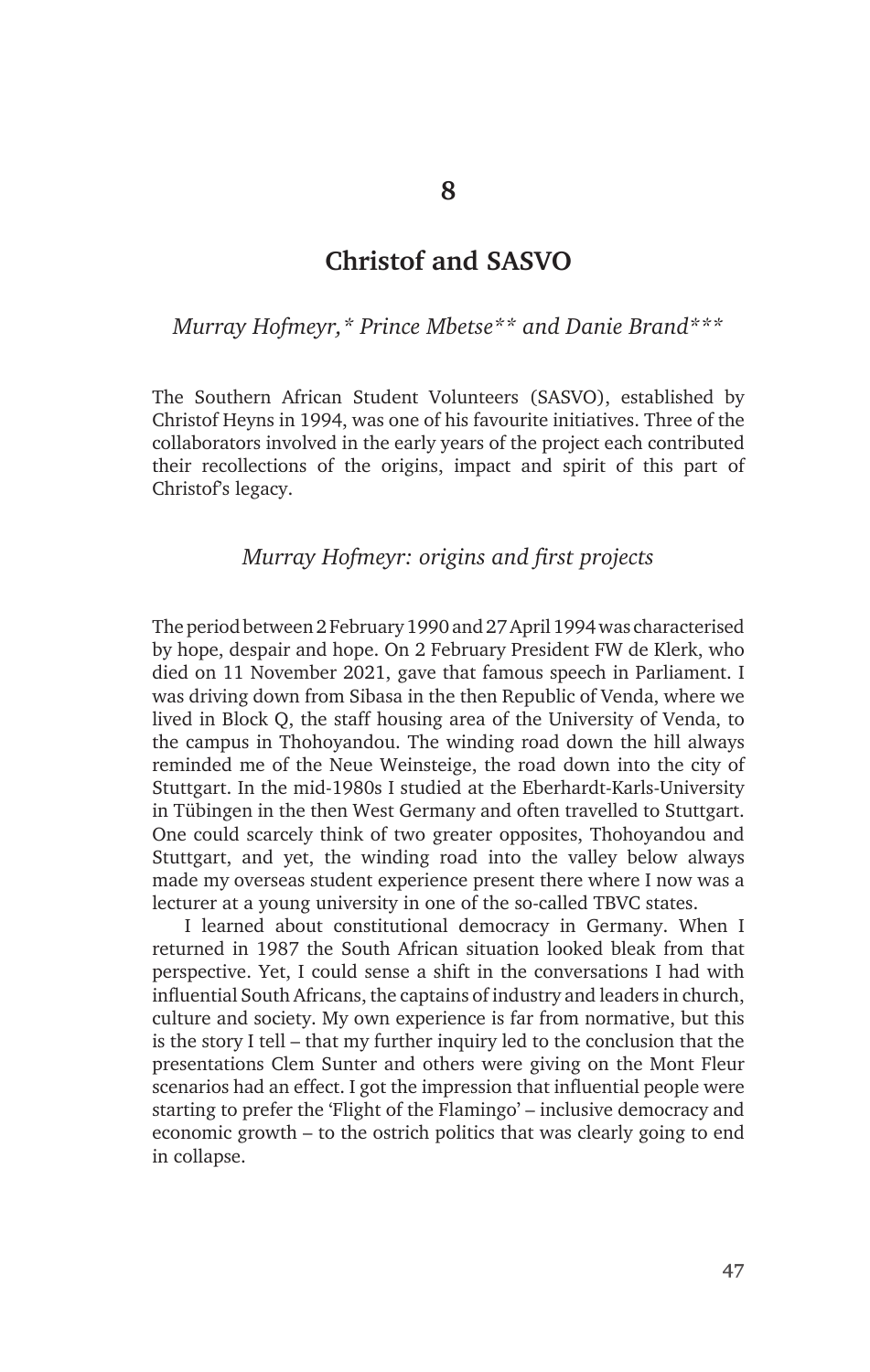And there I was driving down the hill on 2 February 1990 and for the first time in my life heard the word 'rescinded'. I stopped at the side of the road, got out of the car and looked into the distance. I could not believe my ears and there were tears in my eyes.

In October 1993 Christof and family visited us in Venda where we were now living at the Thate Vondo Dam, in one of the most beautiful settings you can imagine. Christof and I went mountain biking in the lush sub-tropical forests. Near the top of the mountain, we stopped for a rest and continued our discussion on how we could contribute to the viability of the soon to be born 'new South Africa'.

Both of us participated in 'missionary work camps' when students at the University of Pretoria. Mine was on the Makhathini Plains, a part of South Africa that I never experienced before. A group of students boarded a bus (it broke down several times) with camping gear and building equipment and stayed for a week or two at a site constructing a small church building for a distant ward of the local Dutch Reformed Church in Africa congregation. It was just a wonderful experience – adventure, friendship, romance, learning basic skills like how to mix cement and how to project manage a building operation – supply chain, workflow, team building, task allocation according to skills, the works. There were also many fights – not all team members became friends for life – and valuable lessons learned about conflict resolution, how to cooperate with people with different personality types, and that '*we* doing it *for them*' was not a good idea.

Many years later, lying on the grass in the shade of a big tree, the idea came to us: how about a student volunteer organisation that will give young South Africans the opportunity to tangibly contribute to the building of our new democracy?

Christof was a man of the deed and soon after conception the idea had to be tested and popularised. The Centre for Human Rights at the University of Pretoria, of which Christof was the deputy director, soon hosted a conference on the prospects of a student volunteer initiative. I travelled to Pretoria in the company of the writer and poet Rashaka Ratshitanga, the narrator in the 1985 Mark Newman documentary *The two rivers*. The conference heard from various stakeholders and although it was a time characterised by mistrust and suspicion, the overall spirit was one of hesitant approval. That was enough for Christof and the first project of the Southern African Student Volunteers was to assist with voter education in the run-up to the 1994 elections.

In the period 1994 to 1995 SASVO was mostly for students from the University of Pretoria and the projects involved students going to township schools in the vast areas around Pretoria, offering extra lessons in Mathematics and Physical Science, and also hosting science demonstrations. We agreed that it was time to start planning for the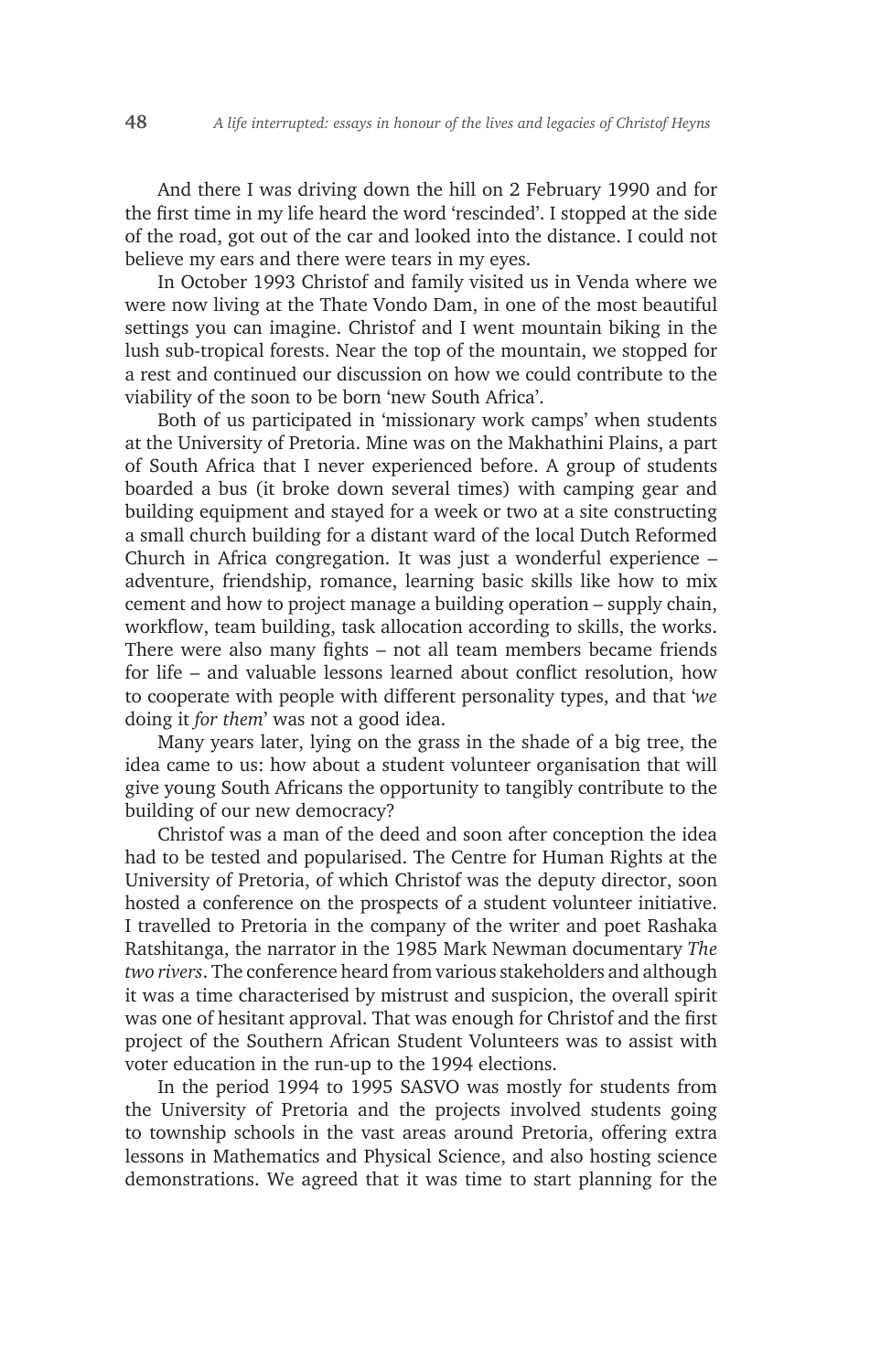execution of the original idea. A pilot school renovation project was successfully completed at Makapanstad, Hammanskraal.

The next SASVO 'work camps' (we tried in vain to use a less loaded name) were held in Venda, by now re-incorporated into the Republic of South Africa as the Vhembe District of the Northern Province (soon to become Limpopo), during the April 1996 university holidays. I assisted Danie Brand, by now officially SASVO project coordinator, with project preparation. We selected three sites. The first was a primary school on the main road at the top of my 'Neue Weinsteige'. I happened to know the principal and she was eager to have her classrooms painted and new school gardens established. My student Dokotela Ravele was principal of Thate High School and the second project was to connect the school to a fountain higher up the mountain for running water, and to build the principal his own, separate office. The third project was to glaze and paint the classrooms of a school near Beuster, the seat of the Lutheran Dean, who at the time was an old friend from the SUCA days, Zwo Nevhutalu. He succeeded the colourful Dr Tshenuwani Farisani who was now a member of the first democratically elected South African Parliament. Zwo agreed that the volunteers could live at Beuster where there was ample accommodation for youth conferences, and we arranged that members of his congregation would cook for the students.

I also invited a number of University of Venda students to join the volunteers, who were still mainly from the University of Pretoria.

The SASVO project officers visited a few weeks before the arrival of the volunteers and we organised meetings with members of the three communities. A key experience for me personally was when I introduced the students to the community meeting at Thate. I spoke about the idea behind SASVO and that it was a historical occasion that this community was chosen as the first to host a student volunteer project. People were listening, looking down, and my enthusiasm found little echo. When the first project officer, Aaron Mogotsi, spoke, the atmosphere changed noticeably, and at the end of the meeting the community were on board. No more white man coming with good intensions to do things for us. 'Building Africa Ourselves' was by now the motto of the Southern African Student Volunteers.

The first three projects were a success. The student volunteers were empowered. They learned skills while having fun. They made friends. They gained confidence. And they felt part of something bigger. Every evening Danie Brand (whose father founded the Development Bank of Southern Africa) met with the team leaders to get progress reports. I was impressed by the leadership skills of the members of this new generation. When I many years later learned the concept 'the leader as convener' from Peter Block, I was reminded of those sessions. But Danie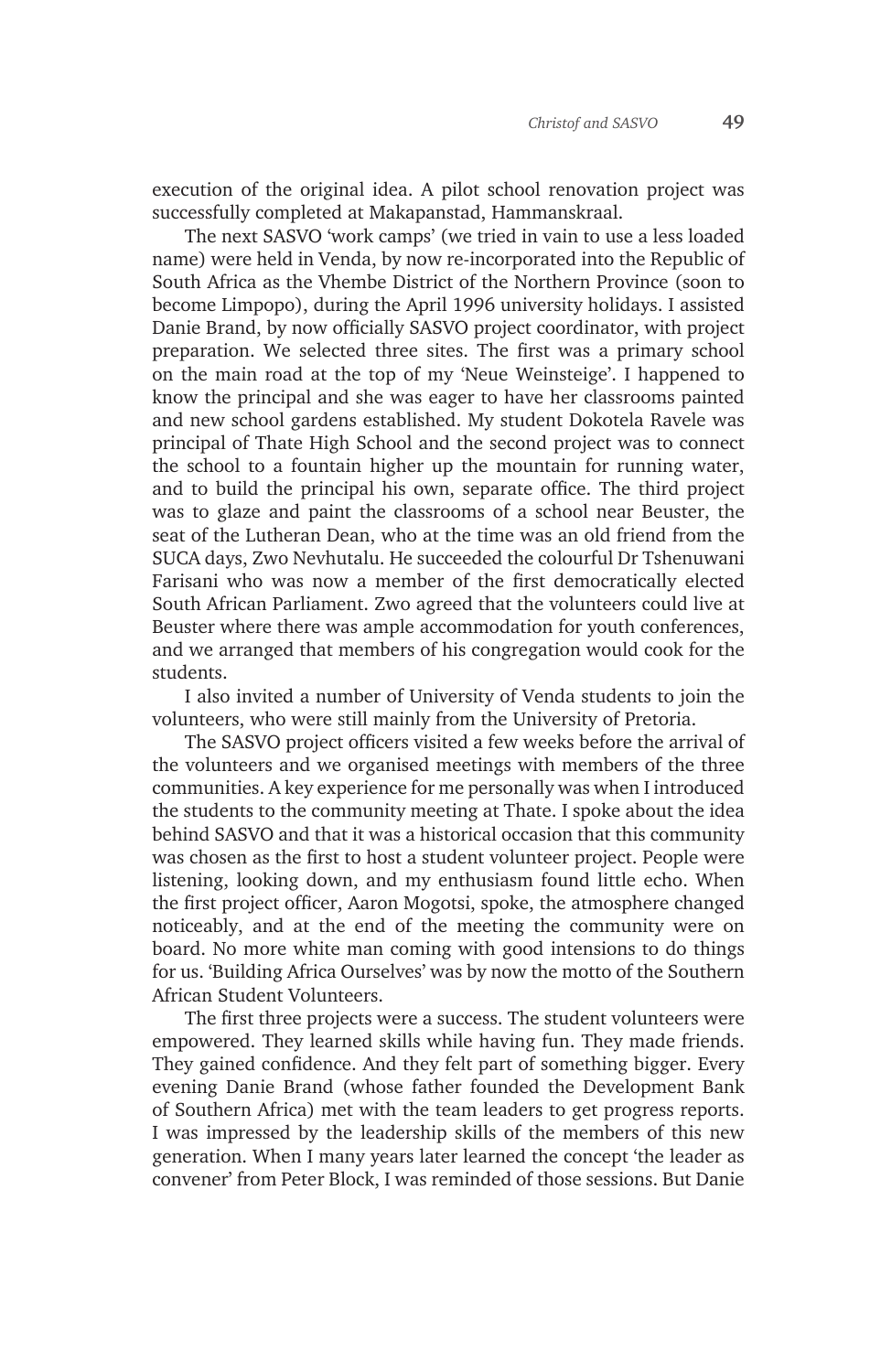got a scholarship to do a Masters at Emory University in Atlanta and what would happen after the June-July holiday projects that were now to follow the successful 'pilots'?

I had a sabbatical coming up and the university expected me to register a research project. I was convinced that I would be able to complete the project in less than the available time. This is how it came to pass that I arrived at the Centre for Human Rights on 1 October 1996 as SASVO Project Coordinator – while on sabbatical leave from the University of Venda.

We had less than two months to organise the December-January holiday projects and by now SASVO went national and regional. The recent introduction of email on all campuses made it possible for students to apply from all over. We were amazed – the response was overwhelming. It was clearly an idea for which the time had come. The 'Southern' in the name was real – we received applications, through Christof's African Moot Court Competition contacts, from students in Zambia, Tanzania, Botswana, Swaziland, Lesotho and Mozambique. The team of project officers dealt with the applications – too many for the projects we had available. That was going to be a serious constraint. We developed criteria for what would constitute a viable project. Community involvement was one and established local leadership to partner with. It was a great advantage if there was local sponsorship, too, apart from a safe place for students to live.

Entered Norah Tager and her PEACE Foundation. I think she called us and we had a meeting. We immediately hit it off. That 'can do' attitude, the 'when do we start?' Norah had a great network of live wires in remote rural communities. I will never forget people like Mr Paulus Mdluli, school principal in Kosi Bay. SASVO eventually built a computer lab at his school. That is how it happened that teams of student volunteers departed in early December 1996 and again in January and April 1997 for Ndumo, Nkandla, Manguzi, Keiskammahoek, Mphahlele, Unarine, Mukhumbani, Mankweng and even the Makhathini Plains. Other partnerships led to teams assisting with the building of houses in Alexandra in Gauteng and in Tanzania with Habitat for Humanity. There was also the establishment of an aquaponic food garden in Botswana and the building of a classroom for the Unidade II Secondary School near Maputo.

The latter project was close to my heart as it involved more than just the construction of the classroom. The Venda connection made possible the accompaniment of the team by the German sculptor Traugott Fobbe. He grew up at Georgenholz, the last Lutheran mission in Venda served by a German missionary. He was in Grade 11 when his parents' South African visas were revoked. Back in Germany, Traugott became an artist and teacher, specialising in participative artistic expression.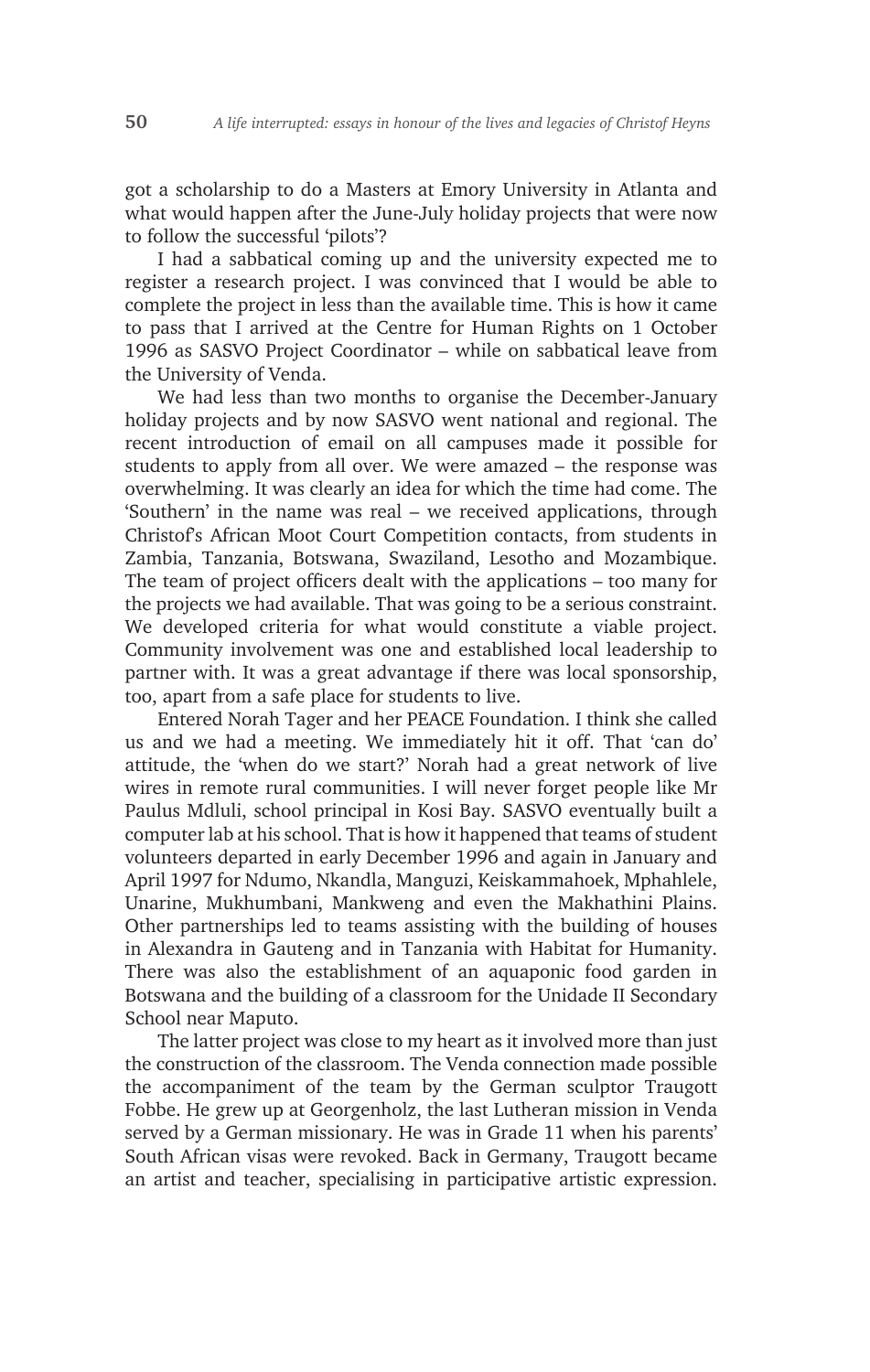Having recently returned to South Africa, he went along on the Maputo trip and he taught welding skills to the learners at the school. They produced an impressive work from scrap metal (that was the idea but they could not find any in Maputo, so we had to buy steel for the project) expressing the aspirations of the Mozambican youth. The team brought the sculpture back with them and it had pride place in the Law Faculty. It ended up being stolen – possibly for scrap metal – but the memory of that successful project reminds me of what SASVO was all about in those heady first years.

Funding soon became a headache. It was a great relief when the United Nations Development Project (UNDP) appointed the SASVO project officers as United Nations Volunteers. The stipends volunteers received was not big but comparable to what a student assistant would receive at the University. A few South African and international foundations also made seed funding available. I remember the thousands of funding proposals we wrote and the few letters of gratitude. One evening we were working late again. A section of the Law Faculty library was allocated to me by way of an office. I was writing letters to funders and would take them in piles to Christof who would read them before signing them. He was somewhat of a control freak in such matters.

I was really fed up when we received a snotty negative response from one of South Africa's premier foundations – 'Thank you for your proposal but we do not fund jamborees …' or something like that. I then wrote back, telling the chairman of the fund exactly what he could do with his money. He should do it carefully, we do not want any injuries, but do it all the same. The letter was in the pile on Christof's desk. An hour or so later I heard laughter coming down the corridor. Christof could not stop laughing. We had our moments of comic relief.

It was becoming clear that the physical work that the volunteers did during the classroom and clinic building and renovation projects would not remain viable for long. We did involve trained tradespeople in the projects – as consultants and trainers of the students. But with high levels of unemployment in the areas where we were working, it was a matter of time before SASVO would be accused of taking away people's work opportunities. And, although the students loved the experience of actually erecting something tangible in two to three weeks, it was probably also not the optimum use of the talents of the leaders of tomorrow. Would it be possible to still do something practical that simultaneously involve more of the mind?

We were approached by the Gauteng Department of Education and the Nelson Mandela Children's Fund about a possible project in Gauteng schools during the 1997 Winter holidays. There were several planning meetings and eventually the idea of *Operation Zenzele* was born. Three schools per Gauteng education district were selected and 10 student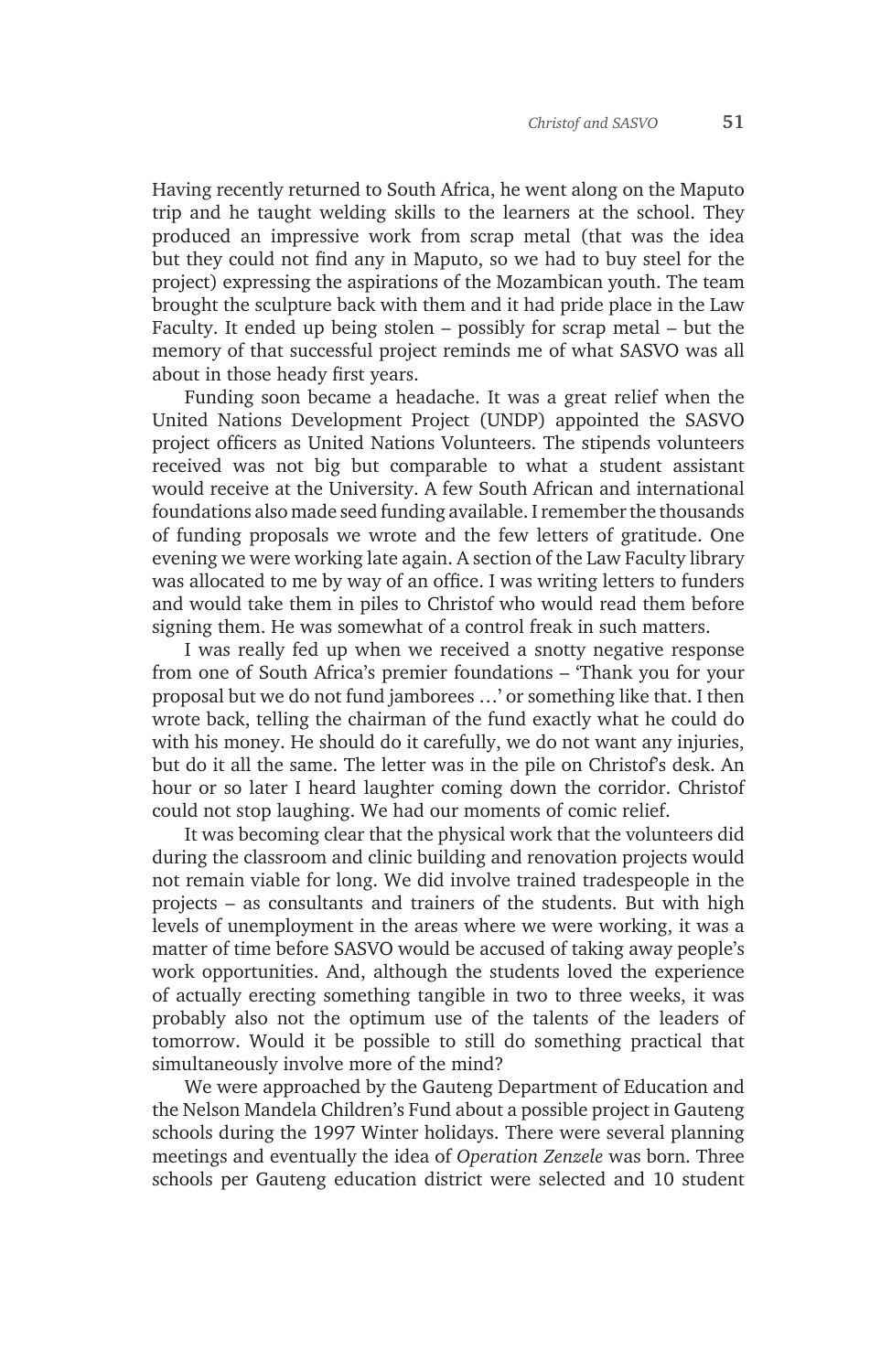volunteers would spend 10 days at each school. They would work with learners to do basic renovation and gardening in the mornings, and in the afternoons they would teach various activities. A competition was planned and the winning teams in the various categories were to present their work on the final day to the MEC and other officials.

We submitted a funding proposal to the European Commission of Human Rights that would allow us to train the student volunteers for a week at the University of Pretoria before they embarked on the projects.

Let me not dwell on the funding challenges. Suffice to say that on the designated date hundreds of students arrived from all over South Africa and other SADC countries. They were housed in UP student residences and the training was delivered on campus. At least 2 members per team of 10 were trained in each of the following specialisations: Street Law, HIV/AIDS Awareness, Boalian Community Theatre, and Mural Painting (with a Human Rights theme).

My sabbatical and therefore my time at SASVO was coming to an end and the training workshops were the final part of my responsibility. Danie returned from Atlanta and I was handing over to him. And Christof and I managed to persuade Prince Mbetse to join the team of project officers in view of a possible future leadership role.

I knew Prince from the University of Venda where he was SRC President during the transition. He was a powerful leader. When the first University Council after liberation wavered on a matter of principle, Prince just told them that they were not legitimate and should resign. And they did. After completing a first Law degree at UNIVEN, Prince moved to UP for his LLB. A new Vice-Chancellor was appointed in 1996 and within a short period of his arrival on campus Prince and comrades staged a sit-in in the new VC's office. Christof had a great affinity with Prince and his sense of humour. He had a way of telling stories that would entertain us to no end. Prince was eventually persuaded that SASVO was a worthwhile initiative for his considerable powers.

On Friday 27 June 1997 the freshly trained student volunteers gathered in the large auditorium of the then Education and Law building for the send-off ceremony. In the parking lot outside were the buses – diesel engines already idling. Representatives from funders and partners were on the list of speakers. Christof was visibly moved when he spoke. Prince was the MC. When all was said and done, he closed the proceedings with these words: 'Comrades, we are returning to the very schools that we used to burn, this time to build!' Cheering students boarded the buses that would take them to the schools where they over the next ten days were to create magic.

I was already back in Venda when the then MEC, Mary Metcalfe, toured the projects on the final day to appreciate the winning murals and watch the plays that the learners staged under the direction of the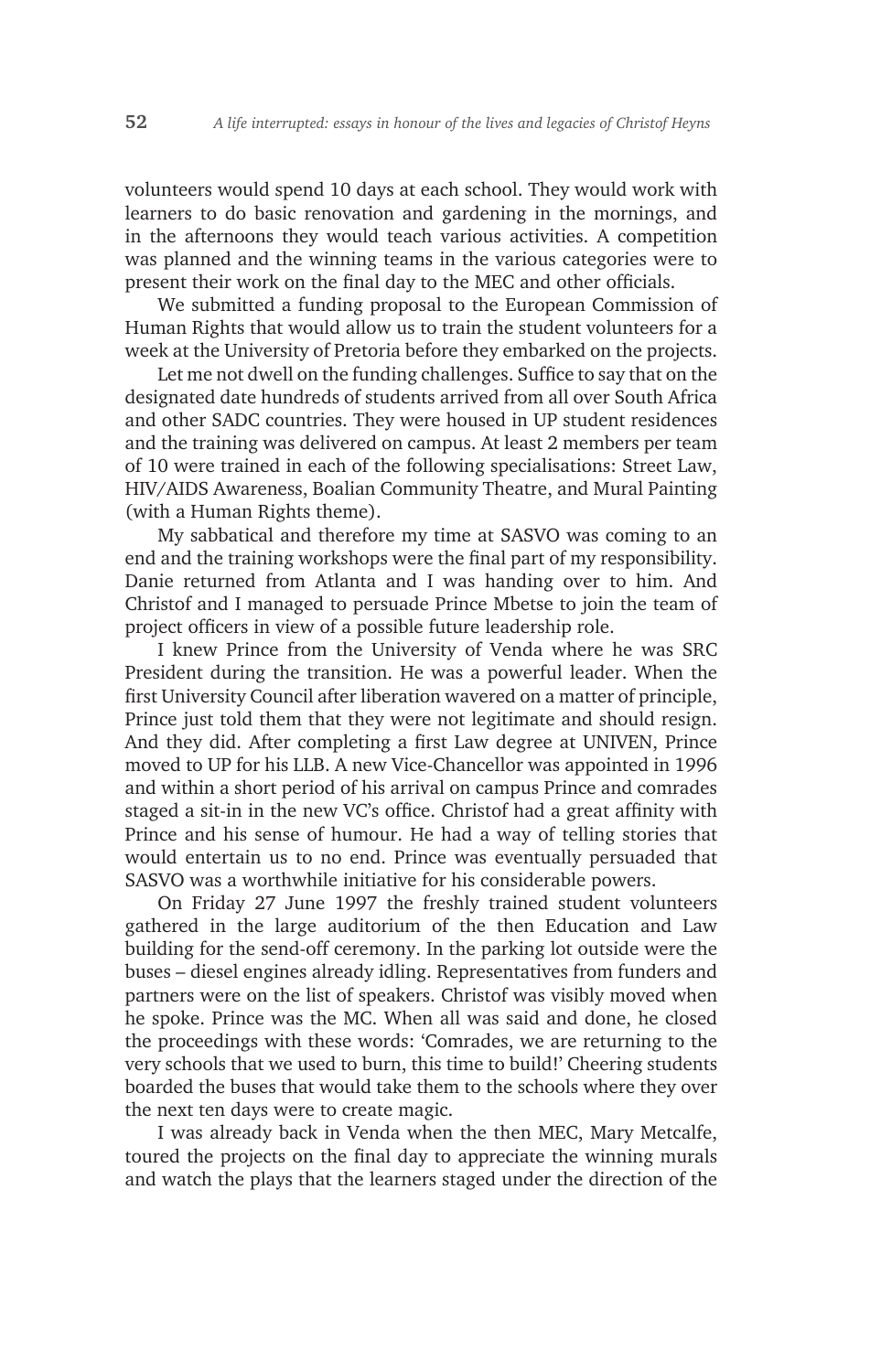students. Christof went along and called me to say how sorry he was that I could not be part of the celebrations. Sometime in 1998 I received a call from one of the district officials. She said it was unbelievable – the three schools per district that hosted the student volunteers all showed a marked increase in matric results at the end of 1997. There was just something really uplifting about the energy and mindset of the SASVO students.

The period of my involvement with SASVO coincided with the establishment and first hearings of the Truth and Reconciliation Commission. The atrocities that were revealed and the subsequent mood was in stark contrast to the future-commitment of the student volunteers. Christof submitted a proposal in the wake of the TRC that SASVO should be made an official and permanent institution of restitution. Maybe the jamboree-guy was on the panel, but the proposal was not successful.

Two decades later, when #RhodesMustFall animated students, I could not help wondering what would have been different if SASVO survived. SASVO is connected to #FeesMustFall. When President Zuma announced in December 2017 that there was going to be free tertiary education for students from households with a combined annual income of below R350,000, he in essence ratified the proposal of Mukovhe Morris Masutha, now holding a PhD from Bath University in the UK. Mukovhe grew up in a village not far from where the SASVO volunteers of the three Venda pilot projects stayed in April 1996. Some years later he was a high school learner when another SASVO project team came to his area and his talents were spotted by one of the volunteers, today a medical doctor and still a good friend. She asked him what he was going to study as he was clearly intelligent. That was the first time ever that anybody spoke to him in such terms. Long story short, in 2010 he was SRC president of the University of the Witwatersrand and also the founder of a bursary programme for rural youth called Thusanani – Help Each Other. And, for the record, he is not really President Zuma's son-in-law. He did date a Zuma daughter but that was long ago. The press got that one wrong – deliberately or not we won't know.

We often spoke about 'reviving SASVO'. The idea was that we might be able to give such a project time and energy after retirement. Until then Christof felt that the School Moot Competition served a similar purpose. I found my own ways of being involved with student development.

What would a revived SASVO look like?

A week or so before the July 2021 looting and civil unrest Clem Sunter published his latest scenario book. As was the case with 9/11, the book reads like a feat of a latter-day Siener van Rensburg. He said South Africa only has two possible futures – the low road of increased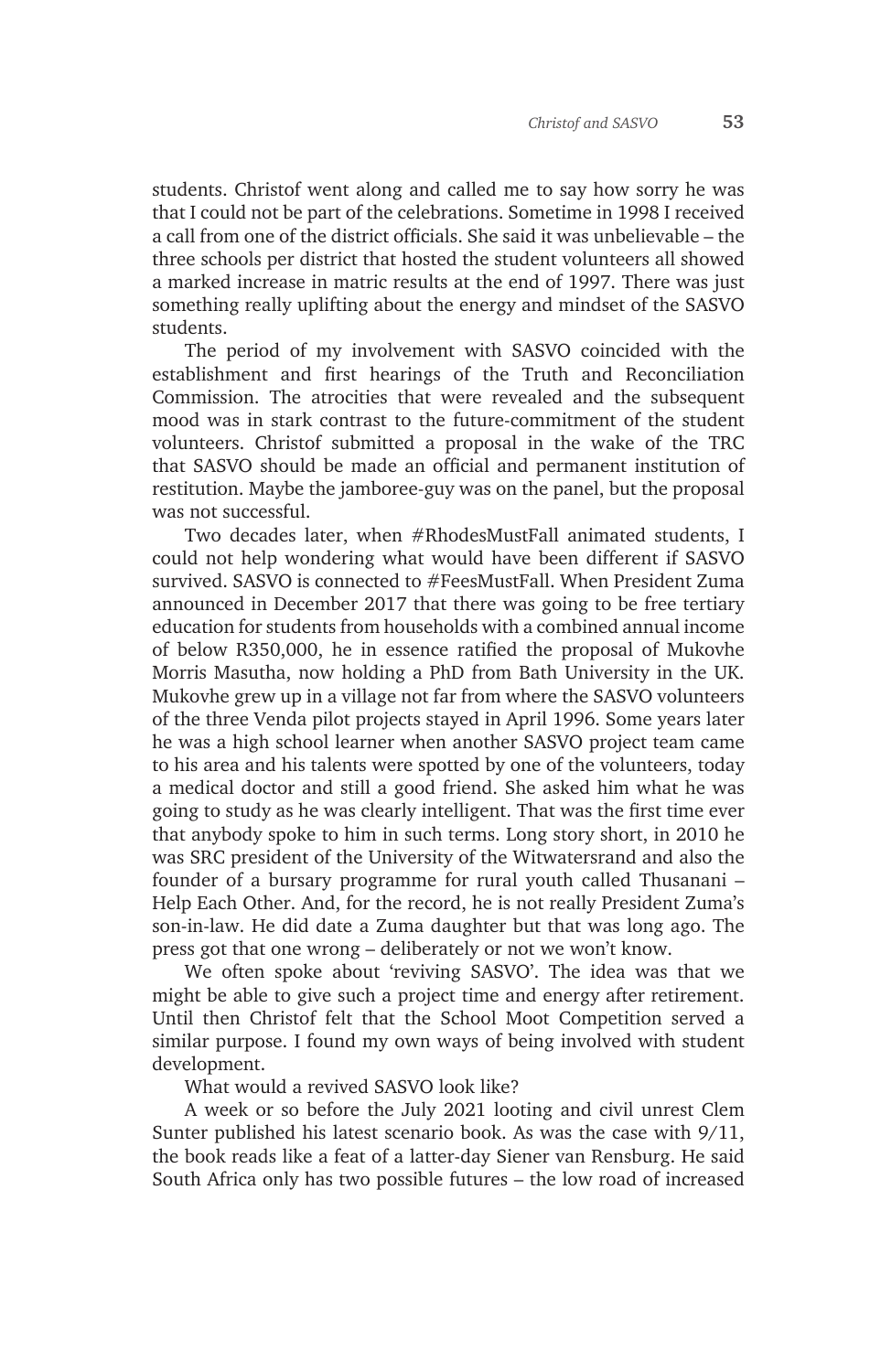anarchy, looting and the deterioration of institutions, or the high road of creating a people's economy. For the latter an entrepreneurial revolution was a condition.

Sometime after becoming aware of Sunter's latest scenarios, I attended the 2021 Universities South Africa (USAf) Conference online. The sessions of the World of Work group were particularly interesting. In one of these I learned that several universities, like my old employer, the University of Venda, were explicitly referring to themselves as entrepreneurial institutions – 'not having but being an incubator'.

An entrepreneur in Afrikaans is someone with 'ondernemingsgees', someone having an enterprising spirit or disposition or mindset. Someone like Christof. Like the student volunteers of the 1990s.

How about we train teams of volunteer students in the fundamentals of being enterprising, enhance their critical thinking and creativity, their communication skills, ability to collaborate and commitment to add value and let them loose on schools and communities during the university holidays? What better way to rekindle the hope of unemployed graduates and other youth that linger in the streets of their townships and villages and through them the hope we all had in the 1990s of starting something new?

## *Prince Mbetse: recollections of a SASVO Project Manager*

I joined SASVO in early 1997 as one of six UNDP sponsored project managers. Professor Christof Heyns had convinced the UN body that the SASVO project was within its own broader developmental goals. As project managers our job was to identify neglected and dilapidated school infrastructure around the country's nine provinces, with a view of improving their physical condition. These schools were mostly located in rural South Africa. However, Christof Heyns never looked at South Africa in isolation from the rest of the continent. Therefore, he insisted that the school renovation projects be inclusive of schools and students from countries in the broader SADC region. I use the term 'renovation' in its most basic sense within the context of what a group of unskilled teams of students could achieve in a three-to-four-week school holiday period and almost always under severely restrictive budgets.

Professor Heyns did not look at SASVO as a perfect model for schools' physical infrastructure upgrade and he understood the obvious shortcomings. Instead, he conceptualized it as part of a broader social transformation agenda that would condition the minds of participating students to be socially responsive citizens alive to the realities of their communities and to engender the spirit of voluntarism within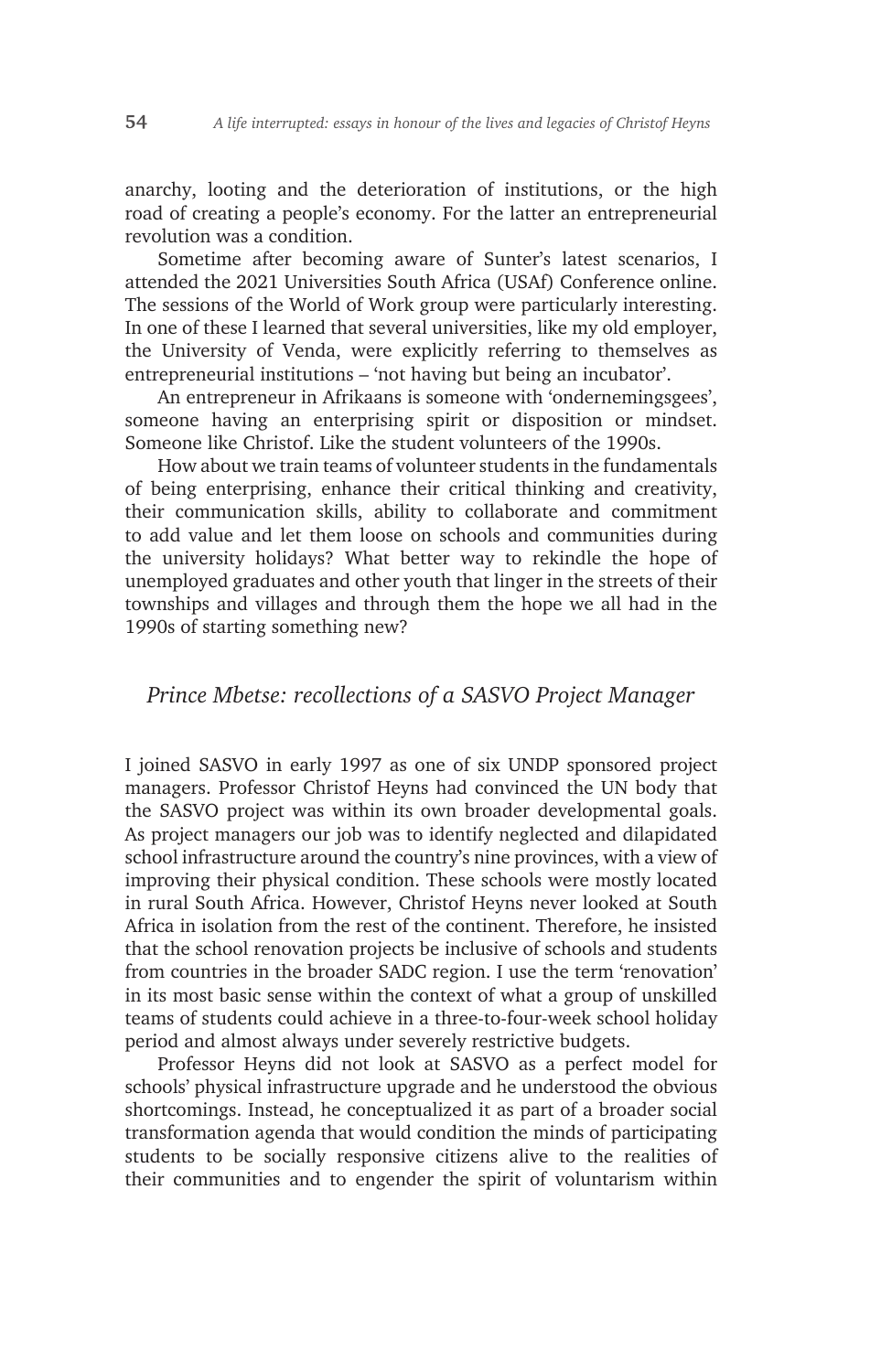themselves and the communities in which they operated To this end, it was always a prerequisite for a qualifying school that the surrounding community be a part of the project and that they work hand in hand with the visiting students. Hence the slogan 'Building Africa Ourselves'.

Since Professor Heyns was a teacher first and foremost, SASVO was an extension of the classroom and not just a lesson in selfless community service. This project was also a platform that facilitated interaction between students from different backgrounds and different countries in a manner that could never be achieved in a classroom setting. Speaking for myself, it was through SASVO that I better understood the richness of the continent's diverse cultures and how its peoples viewed themselves. This came from long hours of intellectual engagements with students from universities located in the different African countries. In most instances, I found the experiences to be quite humbling to me as a South African who before then had never set foot outside the borders of the former 'Transvaal' and who had always seen Africa through the lens of what the global media had projected Africa to be. Such media-induced perspective had given me a false sense of intellectual superiority which was thoroughly modified by these interactions with other students from countries such as Mozambique, Ghana, Tanzania, and Uganda. It is my view therefore that those of us who were privileged enough to be a part of Christof's SASVO dream, eventually understood and shared in his fiercely pan-African world view.

Moreover, it could be argued that for secondary school learners who were living in far flung rural corners of the country, meeting and mingling with real life university students served as a source of inspiration which gave them hope that tertiary education was within reach. I know for sure that this is what it could have done for me. To see students from universities and what was then known as Technikons, most of them being as 'ordinary' as they themselves were, sort of demystified tertiary education and gave them a reason to believe it was possible. It helped a lot that Professor Heyns himself sometimes took time off his many engagements to visit the project sites and to interact with the local communities.

It is also my belief that the act of physically transforming the cosmetic looks of a school had a direct bearing on the learners' future perspective on what it meant to take ownership of their own circumstances. It is hard to imagine that learners who had spent days fixing their classrooms by replacing broken windows, mending cracks on the walls, repairing leaking roofs and applying fresh paint to walls and window frames could still participate in any vandalization of the same school infrastructure. Learners were left with a strong sense of pride in their own schools and had a fresh perspective that was more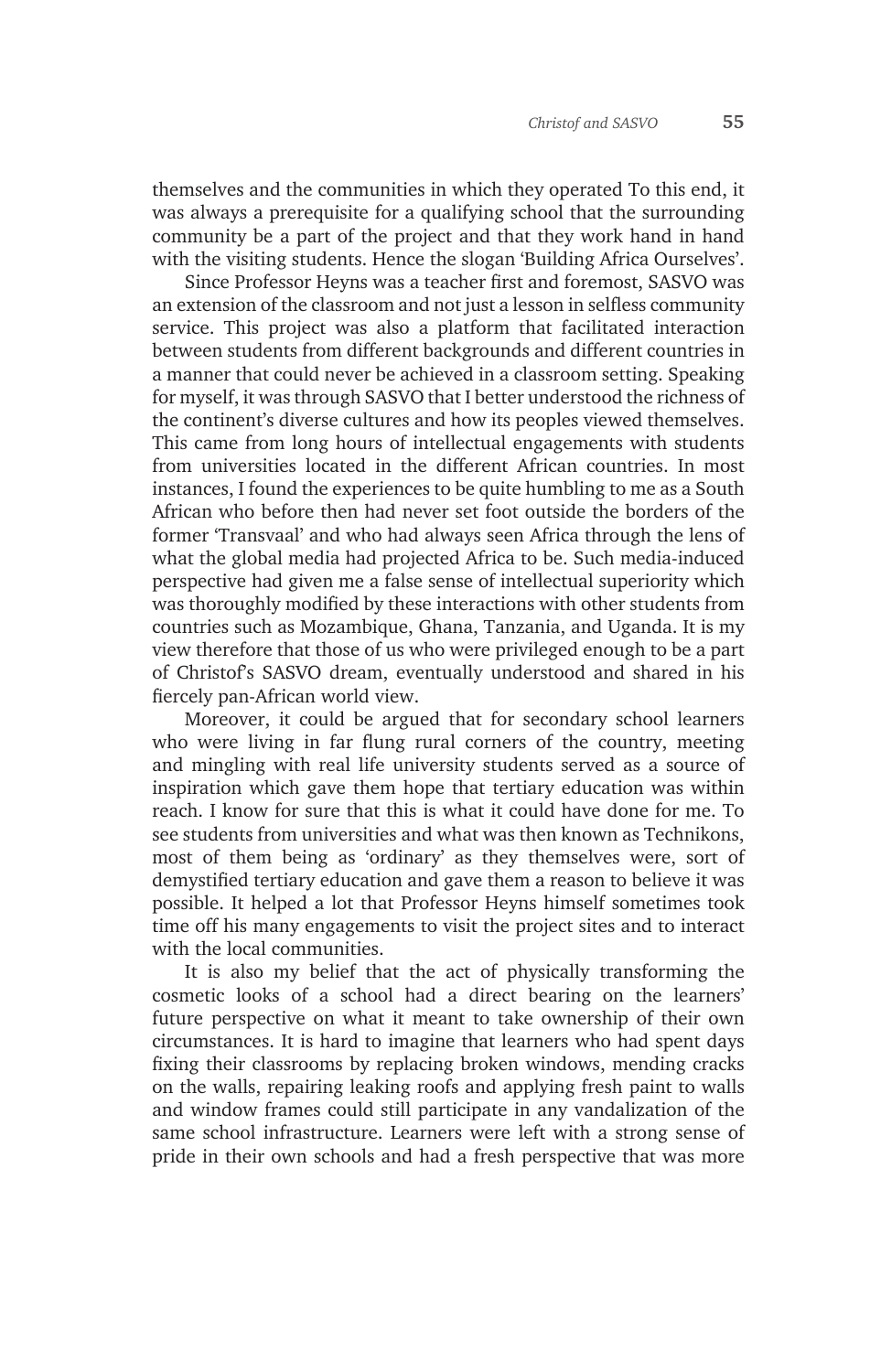about protecting and caring for their facilities as opposed to destroying them.

There was a school in Limpopo, near the area called Dendron, which I identified as one of those which were to be renovated. This school stands out in my mind as the most neglected that I had ever come across, which says a lot coming from someone who spent his primary school days learning under trees. At this school, there was not a single window that was intact, or a door that worked, or a roof that did not leak. I remember finding a stinking decomposed carcass of a long dead goat in one of the classrooms that nobody had bothered to remove. This same school also had the distinction of having been one of those which had achieved a zero matric pass rate the previous year. Together with the school's own learners and the local community, SASVO helped transform the school's facilities, leaving it more like a school than an abandoned single men's hostel. And in that very year, the school achieved some of their best matric results ever. A coincidence? Maybe. But for Professor Heyns and his SASVO team, this was a feel-good story that encouraged us to do even more. To him and to us, SASVO's activities were giving a practical meaning to the constitutionally guaranteed right to education.

When one looks at SASVO from the perspective of its founder, Christof Heyns, one realizes that he was a teacher through and through. He was an exceptional one who didn't just believe in disseminating legal theories in lecture halls, but one who strongly believed in teaching through doing and practical experiences that had real and tangible outcomes.

The eventual financially induced closure of the SASVO project was one of those things that Professor Heyns lamented for a long time. He was so passionate about SASVO that there was no doubt in my mind that if he had the means to do so himself, he would have funded the project from his own pocket, something which he had actually done on several occasions. Right to the end, whenever he and I met, he was still flirting with the idea of reviving SASVO, and even though he always said it jokingly, I wondered if he did not really mean it. SASVO, more than any of his numerous initiatives, exposed Professor Heyns' profound understanding of youth psychology. It was his understanding of the youth's endless desire for adventure, their yearning for something more than just sitting in a classroom and taking notes, that gave him the idea to channel this interest towards something the impact of which I still feel today, more than two decades after.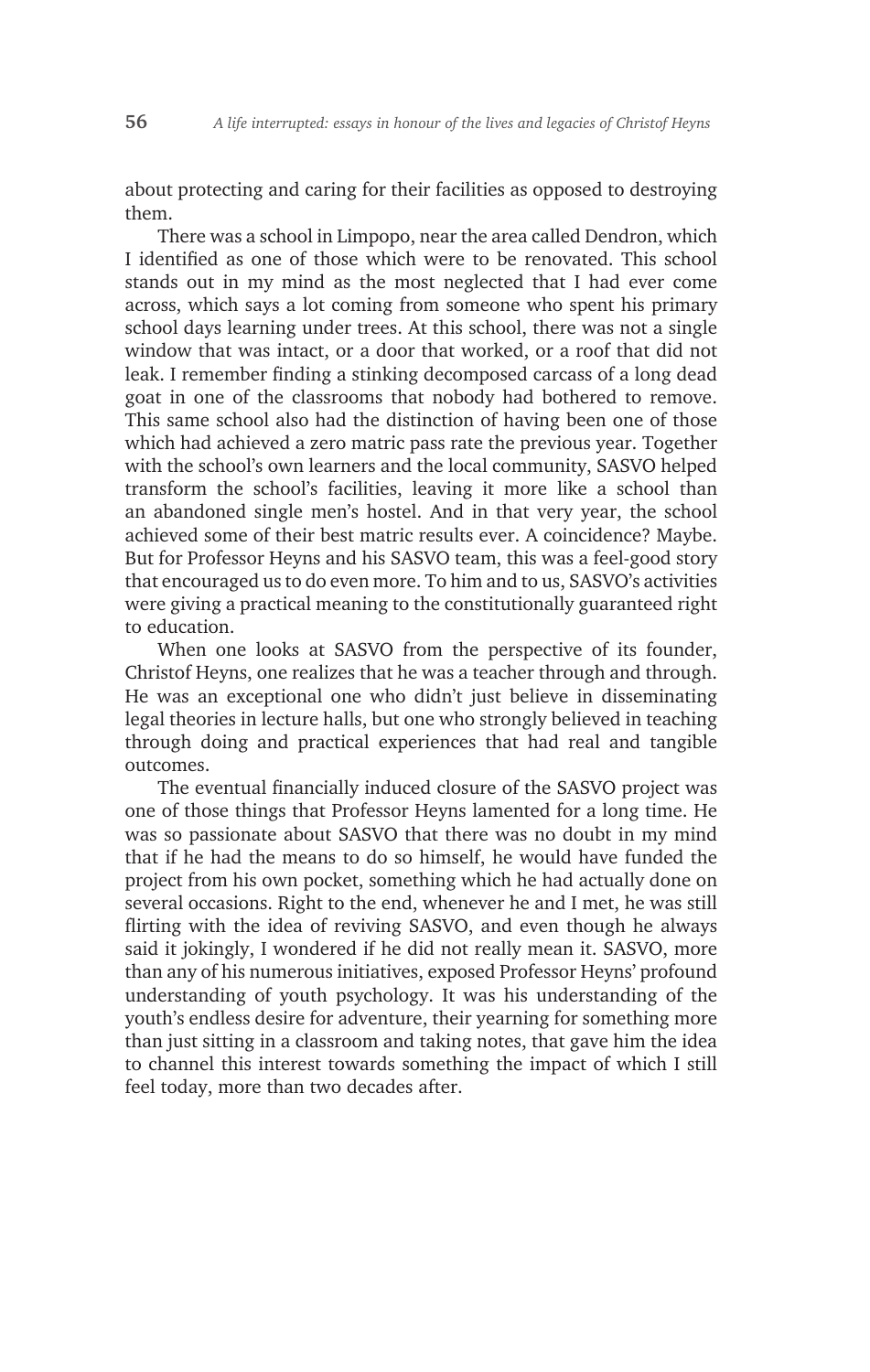## *Danie Brand: the spirit of SASVO*

I started my first fulltime job in January 1994 at the Centre for Human Rights at the University of Pretoria. I was appointed as a project coordinator, in part to work with Christof and others (Aaron Mogotsi, Lucas Maphosa, Jabu Maphalala, Mpho Matjila, Sello Ndlovu, Jacob van Garderen, Jan Bezuidenhout, Murray Hofmeyr, Prince Mbetse, Belinda Mogashwa, Derek Xaba, Nozipho Mbanjwa, Dikeledi Mathebula, Wendolene Bosoga) on the Southern African Student Volunteers – SASVO. I did so for the next year and a half, until September 1996, when I left for postgraduate study abroad. I again worked at the Centre and with SASVO from September 1997 until the end of 1998, when I got a teaching job at the Faculty of Law at the University of Pretoria.

In 2018 – twenty years after I left SASVO – I moved from the University of Pretoria to work at the Free State Centre for Human Rights at the University of the Free State in Bloemfontein. Three years later, it was here that the devastating news of Christof's death reached me.

When I first sat down to write this short piece on my involvement with SASVO to honour Christof's legacy, I did a Google search on SASVO to refresh my memory on facts and figures. The only return on my search was a newspaper opinion piece Christof wrote in March 2008, reacting to the events that unfolded at the University of the Free State after the notorious incident at the Reitz male student residence at the UFS. A group of white male students subjected a group of older black women workers to a degrading, racialized and sexualized 'initiation' practice. The incident, which was made public by one of the students posting a video of it on the internet, caused tremendous public outcry and set in motion a process of deep transformation of the University of the Free State that is still ongoing.

Christof ascribed the students' conduct to 'a kind of hopelessness … that results in criminal behaviour' that according to him was prevalent in our society at the time. He asked 'how … people who have to work out their futures in this country [can] escape from that hopelessness?' He provided (true to form) three answers: that one should strive to make yourself useful rather than complain about your predicament; that your skin should not be too thin (you should expect to be affected by the enormous changes that were (are) occurring in our society in ways that don't always seem fair); and you should try your very best to retain the hope that things could be different and perhaps even better. And then the kicker. In answer to the question what he was going to do himself to combat the feeling of hopelessness, Christof said the following: 'I'm going to revive SASVO. To get this bad taste out of my mouth. To revive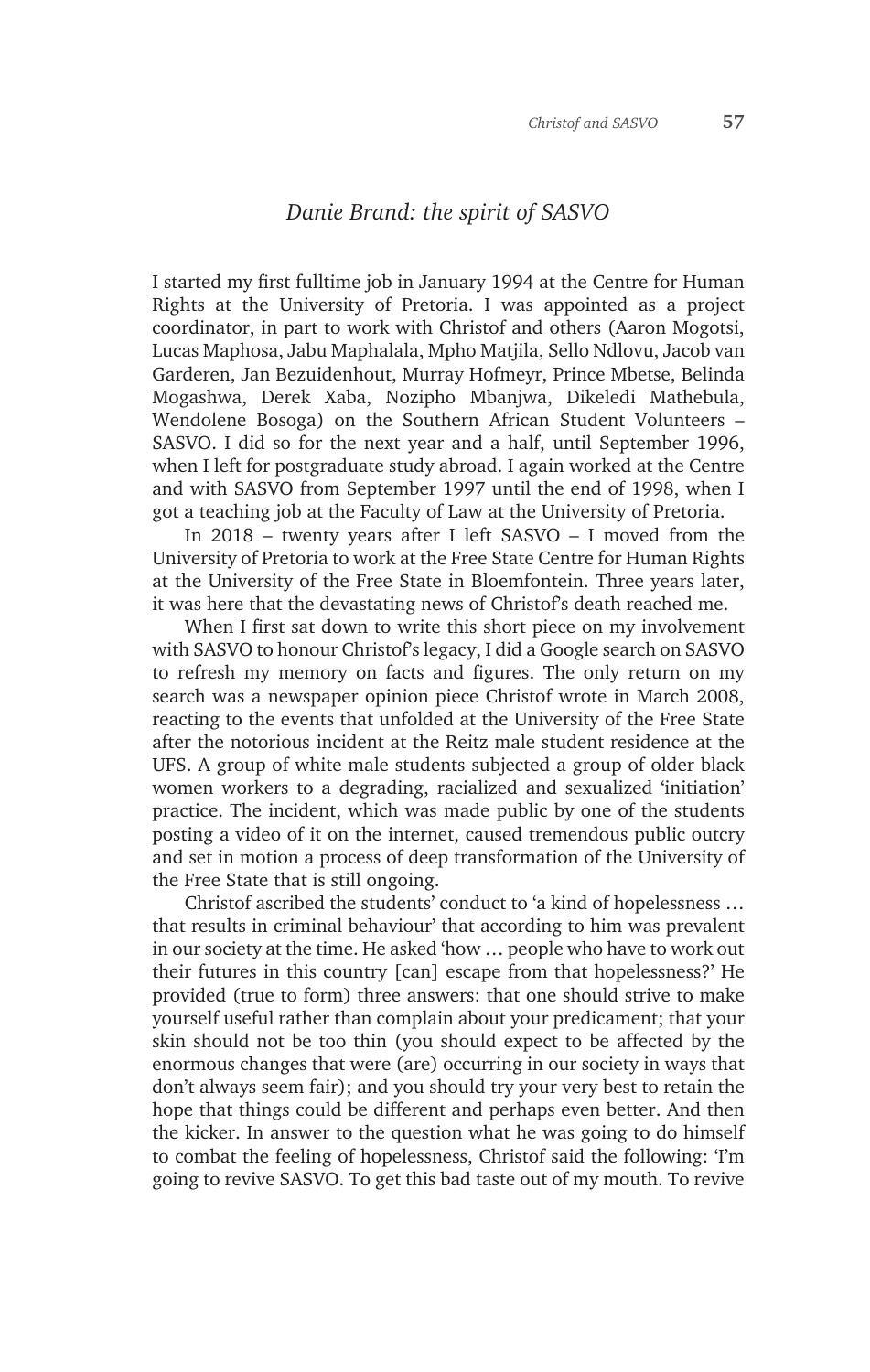my hope that, despite everything, we can make something special of this country. To take it further and adapt a tradition in which the ideas of 'help one another' and 'let's make a plan' apply'.

The article took my breath away. Not only because it so viscerally reminded me of my time with SASVO 20 odd years ago and of the unique blend of enthusiasm, optimism, realism and practicality in the face of adversity that so characterised Christof; or that despite Christof's and others' best efforts, SASVO was eventually not revived. It did so because the place where I now work – the Free State Centre for Human Rights – is the University of the Free State's response to the Reitz residence incident and the feeling of hopelessness that engulfed us all afterward that Christof was writing about. It was established in cooperation with the South African Human Rights Commission, as an institution to work toward the transformation of the UFS campus, through human rights, to work through and hopefully disperse the legacy of the Reitz incident. I felt (feel) like I had come full circle, that it showed how one's past remains with you in unexpected and counterintuitive ways, but in the best possible way. It reaffirmed that, after all these years what I learnt working with SASVO (to try to be useful, despite setbacks and the overwhelming enormity of what needs to be done, and in this way to create and maintain hope, to broaden horizons and think new worlds) was still with me at a time when hopelessness again lurks.

To the sceptics, Christof's idea of SASVO embodying this spirit was, at least for me, proven to be true.

SASVO indeed did give the opportunity to me and many others (at the end of the 12 years of SASVO's existence, more than 9000 students) when we were crying out for something concrete to do to deal with what was (still is) happening in our country and region, to do something (small but) useful. It showed me and many others that we could do many things that we didn't know we could: we (students from all different disciplines and backgrounds) helped paint schools in Hammanskraal; fixed windows, water pipes and toilets in Venda; planted vegetable gardens and worked on bridges and roads in Limpopo.

Our worlds were indeed made larger, our horizons broadened. Through SASVO I saw places and met people that I would never have had contact with otherwise, some of whom have remained friends and collaborators for the rest of my life (I also met Nelson Mandela, Nadine Gordimer and, of all people, American actor Danny Glover!).

All of this happened despite numerous setbacks: funding problems, resistance and sometimes suspicion from some of the communities with whom we worked, motor car accidents, (huge) planning mishaps, and much else. We learnt to continue nonetheless.